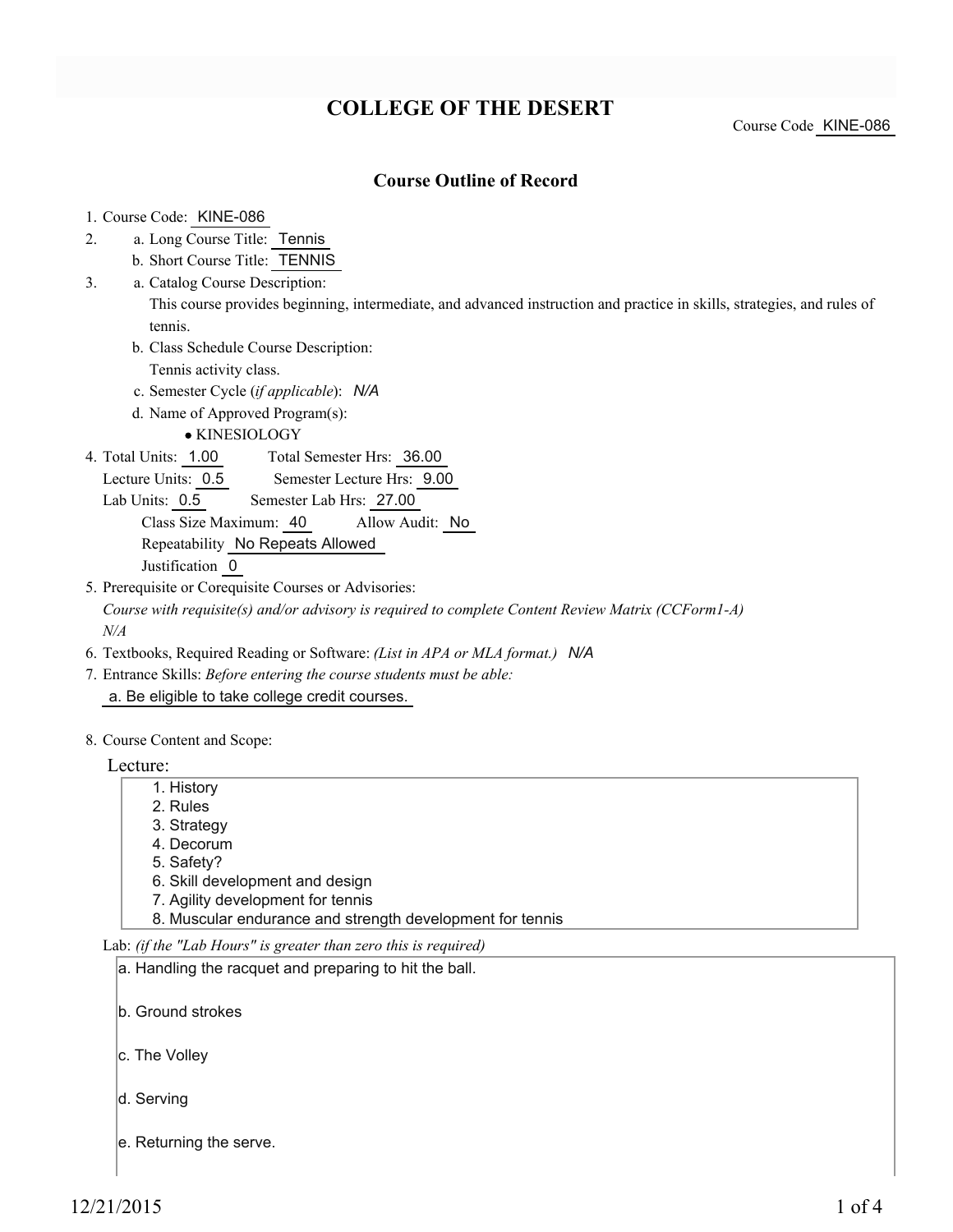## KINE 086-Tennis

- f. Hitting the lob.
- g. Overhead Shots: Finishing a Point.
- h. Approach Shots and Drop Shots.
- i. Playing singles.
- j. Playing doubles.
- k. Conditioning
- 9. Course Student Learning Outcomes:
	- 1. Execute the fundamental stokes of tennis.
	- 2. Express an understanding of muscle memory development.
	- 3. Cite and apply the rules of tennis.
	- 4. Develop physical fitness.

10. Course Objectives: Upon completion of this course, students will be able to:

- a. Recognize and demonstrate correct mechanical techniques of basic tennis skills.
- b. Identify and properly apply the rules and strategies of the sport.
- c. Demonstrate an appreciation of the sport.
- d. Demonstrate an understanding of safety and injury prevention.
- e. Demonstrate character and sportsmanship.
- f. Demonstrate an improved physical fitness level.
- Methods of Instruction: *(Integration: Elements should validate parallel course outline elements)* 11.
	- a. Demonstration, Repetition/Practice
	- b. Discussion
	- c. Individualized Study
	- d. Lecture
	- e. Participation
	- f. Self-exploration

Other Methods:

Guest speakers Student reports Audio/visual presentations

12. Assignments: (List samples of specific activities/assignments students are expected to complete both in and outside of class.) In Class Hours: 36.00

Outside Class Hours: 18.00

a. In-class Assignments

- 1. Skill practice
	- 2. Video viewing and analysis
- b. Out-of-class Assignments
	- 1. Reading assignments with written report
	- 2. Skill practice
	- 3. Video viewing and analysis
	- 4. Attend local matches

13. Methods of Evaluating Student Progress: The student will demonstrate proficiency by:

Written homework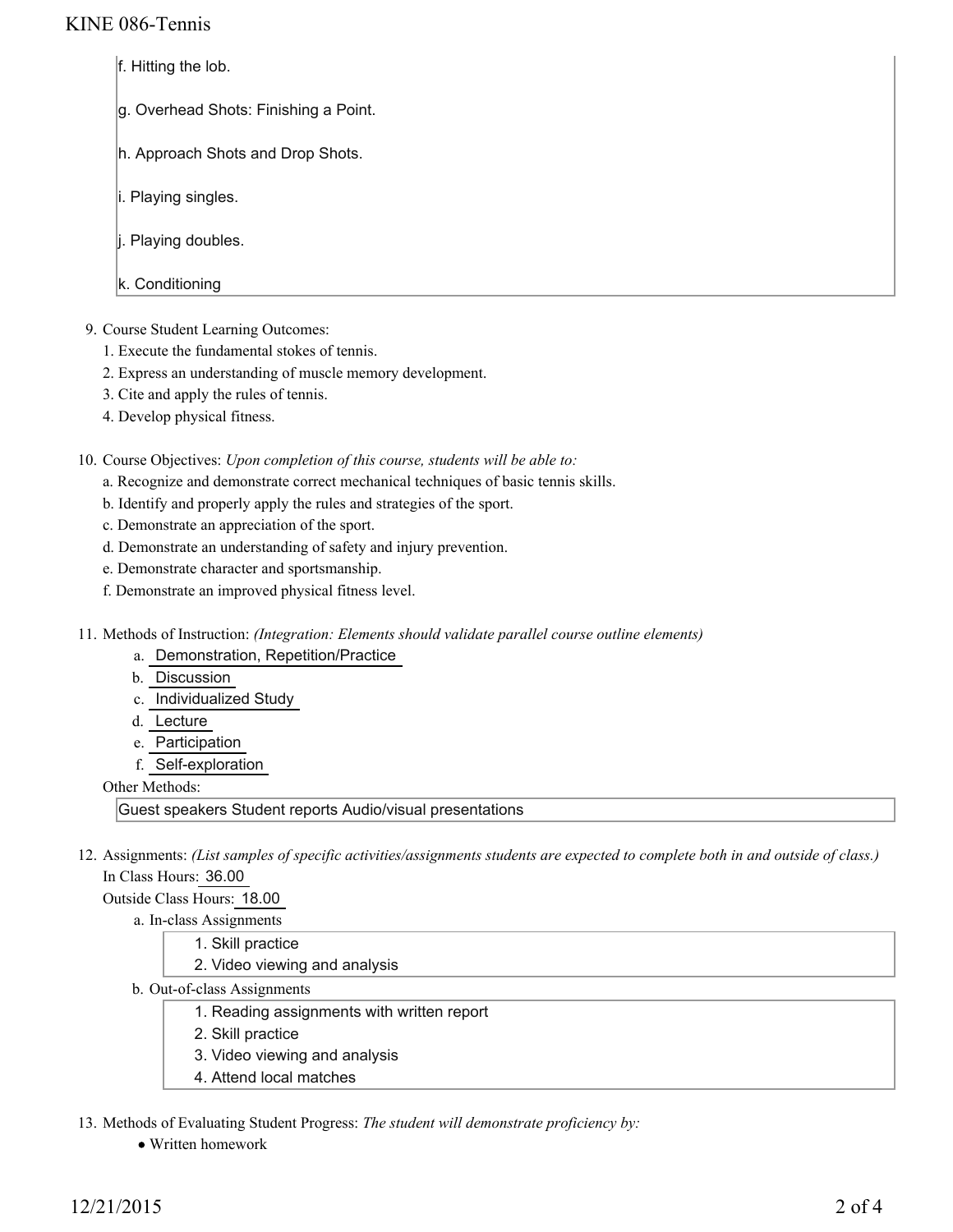## KINE 086-Tennis

- Self-paced testing
- Laboratory projects
- Field/physical activity observations
- Computational/problem solving evaluations
- Self/peer assessment and portfolio evaluation
- True/false/multiple choice examinations
- Student participation/contribution
- Student preparation
- 14. Methods of Evaluating: Additional Assesment Information:

a. Essay b. Non-Computational Problem-Solving c. Skill Demonstration d. Multiple Choice Exams e. Attendance and Participation

- 15. Need/Purpose/Rationale -- All courses must meet one or more CCC missions.
	- PO-GE C5 Personal Growth and Development

Exhibit habits of intellectual exploration, personal responsibility, and well being.

IO - Personal and Professional Development

Demonstrate an understanding of ethical issues to make sound judgments and decisions.

16. Comparable Transfer Course

| <b>University System</b> | Campus | <b>Course Number</b> | <b>Course Title</b> | <b>Catalog Year</b> |
|--------------------------|--------|----------------------|---------------------|---------------------|
|                          |        |                      |                     |                     |

17. Special Materials and/or Equipment Required of Students:

Required Material? 18. Materials Fees:

| <b>Total Cost</b><br><b>Cost Per Unit</b><br><b>Material or Item</b> |
|----------------------------------------------------------------------|
|----------------------------------------------------------------------|

19. Provide Reasons for the Substantial Modifications or New Course:

periodic review and course modification

- a. Cross-Listed Course *(Enter Course Code)*: *N/A* b. Replacement Course *(Enter original Course Code)*: *N/A* 20.
- 21. Grading Method *(choose one)*: Letter Grade Only
- 22. MIS Course Data Elements
	- a. Course Control Number [CB00]: CCC000269565
	- b. T.O.P. Code [CB03]: 83500.00 Physical Education
	- c. Credit Status [CB04]: D Credit Degree Applicable
	- d. Course Transfer Status [CB05]: A = Transfer to UC, CSU
	- e. Basic Skills Status [CB08]: 2N = Not basic skills course
	- f. Vocational Status [CB09]: Not Occupational
	- g. Course Classification [CB11]: Y Credit Course
	- h. Special Class Status [CB13]: N Not Special
	- i. Course CAN Code [CB14]: *N/A*
	- j. Course Prior to College Level [CB21]: Y = Not Applicable
	- k. Course Noncredit Category [CB22]: Y Not Applicable
	- l. Funding Agency Category [CB23]: Y = Not Applicable
	- m. Program Status [CB24]: 1 = Program Applicable

Name of Approved Program *(if program-applicable)*: KINESIOLOGY